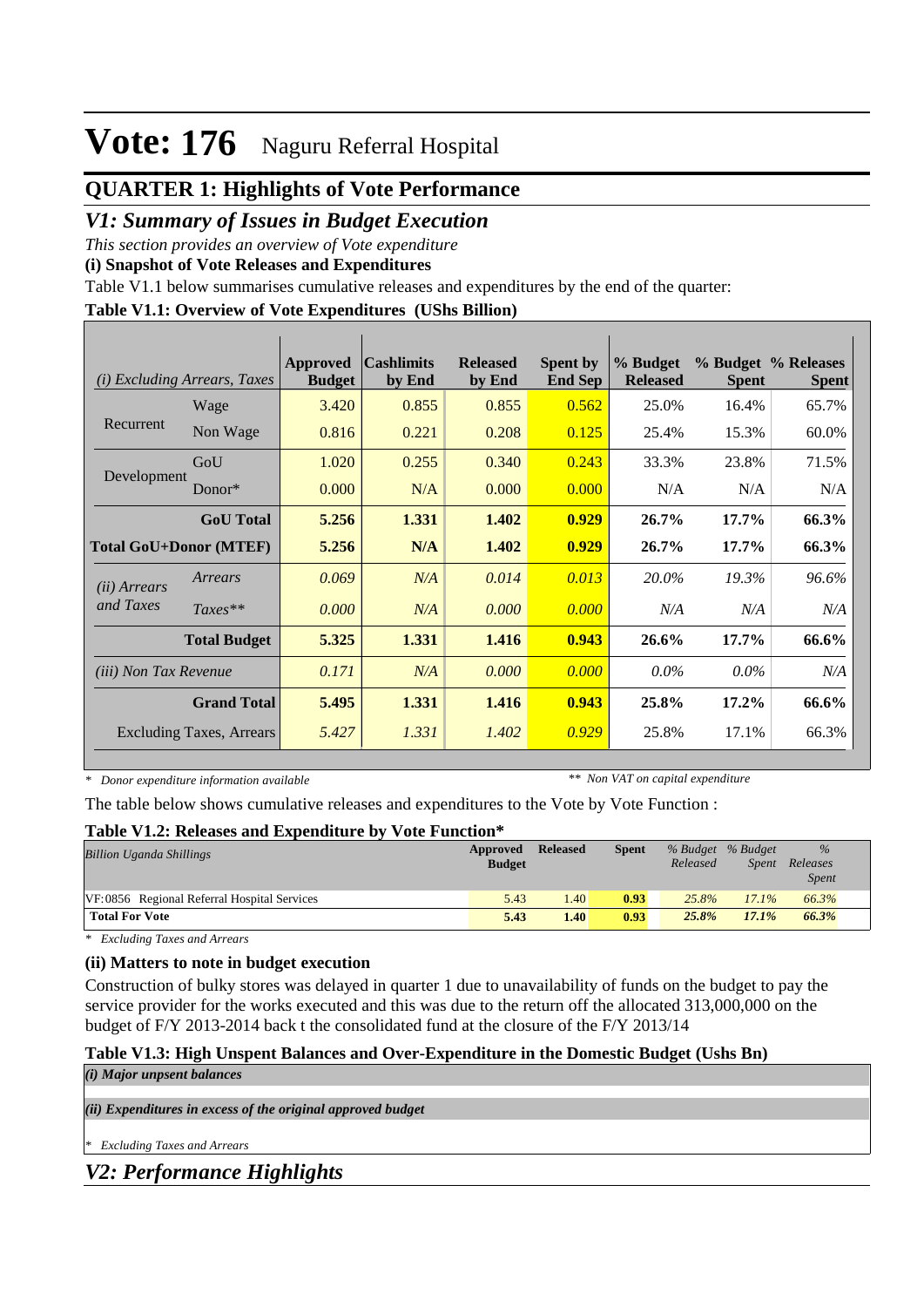## **QUARTER 1: Highlights of Vote Performance**

*This section provides highlights of output performance, focusing on key outputs and actions impelemented to improve section performance.*

#### **Table V2.1: Key Vote Output Indicators and Expenditures\***

| <i>Vote, Vote Function</i><br><b>Key Output</b>         | <b>Approved Budget and</b><br><b>Planned outputs</b>                                                                                                                                                                                                                                                                                                                                                                                                                                                                                                                   | <b>Cumulative Expenditure</b><br>and Performance                                                                                                                                                                                                                                                                                                        | <b>Status and Reasons for any</b><br><b>Variation from Plans</b>                                                                                                                                                                                                                                                                                                                                                                                             |
|---------------------------------------------------------|------------------------------------------------------------------------------------------------------------------------------------------------------------------------------------------------------------------------------------------------------------------------------------------------------------------------------------------------------------------------------------------------------------------------------------------------------------------------------------------------------------------------------------------------------------------------|---------------------------------------------------------------------------------------------------------------------------------------------------------------------------------------------------------------------------------------------------------------------------------------------------------------------------------------------------------|--------------------------------------------------------------------------------------------------------------------------------------------------------------------------------------------------------------------------------------------------------------------------------------------------------------------------------------------------------------------------------------------------------------------------------------------------------------|
| Vote Function: 0856 Regional Referral Hospital Services |                                                                                                                                                                                                                                                                                                                                                                                                                                                                                                                                                                        |                                                                                                                                                                                                                                                                                                                                                         |                                                                                                                                                                                                                                                                                                                                                                                                                                                              |
| <b>Output: 085601</b>                                   | <b>Inpatient services</b>                                                                                                                                                                                                                                                                                                                                                                                                                                                                                                                                              |                                                                                                                                                                                                                                                                                                                                                         |                                                                                                                                                                                                                                                                                                                                                                                                                                                              |
| Description of Performance: 13,248 in patients          | 7,976 deliveries<br>4,880 Surgical operations<br>(includes emergencies<br>&C/sections<br>1,048 Internal med<br>2,064 Paediatrics                                                                                                                                                                                                                                                                                                                                                                                                                                       | 3,852 in patients<br>1,890 deliveries<br>1,077 Surgical operations<br>(includes emergencies<br>&C/sections<br>258 Internal med<br>627 Paediatrics                                                                                                                                                                                                       | the average length of stay is 16<br>days against the planned short<br>hospital stay of 4 days this is<br>atributed to long stay due to<br>complicated surgical<br>procedures which requires a<br>longer stay for recovery.<br>Additionally, the medical ward<br>admitted chronic conditins<br>which require a longer hospital<br>stay<br>the high bed occupancy rate is<br>attributed to marternity which<br>are very high compared to the<br>allocated beds |
| Performance Indicators:                                 |                                                                                                                                                                                                                                                                                                                                                                                                                                                                                                                                                                        |                                                                                                                                                                                                                                                                                                                                                         |                                                                                                                                                                                                                                                                                                                                                                                                                                                              |
| No. of in patients admitted                             | 29,216                                                                                                                                                                                                                                                                                                                                                                                                                                                                                                                                                                 | 3,413                                                                                                                                                                                                                                                                                                                                                   |                                                                                                                                                                                                                                                                                                                                                                                                                                                              |
| Bed occupancy rate<br>(inpatients)                      | 100                                                                                                                                                                                                                                                                                                                                                                                                                                                                                                                                                                    | 267                                                                                                                                                                                                                                                                                                                                                     |                                                                                                                                                                                                                                                                                                                                                                                                                                                              |
| Average rate of stay for<br>inpatients (no. days)       | 4 days                                                                                                                                                                                                                                                                                                                                                                                                                                                                                                                                                                 | 16                                                                                                                                                                                                                                                                                                                                                      |                                                                                                                                                                                                                                                                                                                                                                                                                                                              |
| <b>Output Cost:</b>                                     | UShs Bn:<br>0.253                                                                                                                                                                                                                                                                                                                                                                                                                                                                                                                                                      | UShs Bn:                                                                                                                                                                                                                                                                                                                                                | 0.044 % Budget Spent:<br>17.4%                                                                                                                                                                                                                                                                                                                                                                                                                               |
| <b>Output: 085602</b>                                   | <b>Outpatient services</b>                                                                                                                                                                                                                                                                                                                                                                                                                                                                                                                                             |                                                                                                                                                                                                                                                                                                                                                         |                                                                                                                                                                                                                                                                                                                                                                                                                                                              |
|                                                         | Description of Performance: 46,800 MCH contacts which<br>include<br>$-$ ANC $(29, 848)$<br>- Family planning(3,348)<br>- PMTCT $(12, 436)$<br>- 12,856 surgical outpatient<br>contacts<br>- 129,360 general outpatients<br>- 119,680 Specialised out<br>patient clinics which include<br>- medical opd $(31,076)$<br>- pead specialised (22,988)<br>- Surgical specialised (12856)<br>- Dental specialised (4,460)<br>- HIV Clinic (17,004)<br>- Gastro entorology (1,608)<br>- Urology (764)<br>$-$ ENT $(1,072)$<br>- Hypetension (1,576)<br>- Acupuncture $(1,108)$ | 25,797 general outpatients<br>Specialised out patient clinics<br>which include<br>-3,828 surgical outpatient<br>contacts<br>- medical opd $(17,894)$<br>- pead specialised (10,066)<br>-Dental specialised (2,099)<br>- HIV Clinic (5,773)<br>-Gastro entorology (388)<br>-Urology $(158)$<br>- ENT (469)<br>- Hypetension (998)<br>- Acupuncture (694) | improved efficiency of servie<br>delivery due additional staffing<br>of upto 80% of staffing<br>levels, availability of essential<br>drugs and supplies from<br>NMS, public knowledge about<br>services offered at the<br>facilty, increase range of services<br>by recruited specialist in the<br>various specializations ,and on-<br>going rehabilitation of mulago<br>hospital.                                                                           |
| Performance Indicators:                                 |                                                                                                                                                                                                                                                                                                                                                                                                                                                                                                                                                                        |                                                                                                                                                                                                                                                                                                                                                         |                                                                                                                                                                                                                                                                                                                                                                                                                                                              |
| No. of specialised outpatients<br>attended to           | 119,680                                                                                                                                                                                                                                                                                                                                                                                                                                                                                                                                                                | 42,367                                                                                                                                                                                                                                                                                                                                                  |                                                                                                                                                                                                                                                                                                                                                                                                                                                              |
| No. of general outpatients<br>attended to               | 448,840                                                                                                                                                                                                                                                                                                                                                                                                                                                                                                                                                                | 25,797                                                                                                                                                                                                                                                                                                                                                  |                                                                                                                                                                                                                                                                                                                                                                                                                                                              |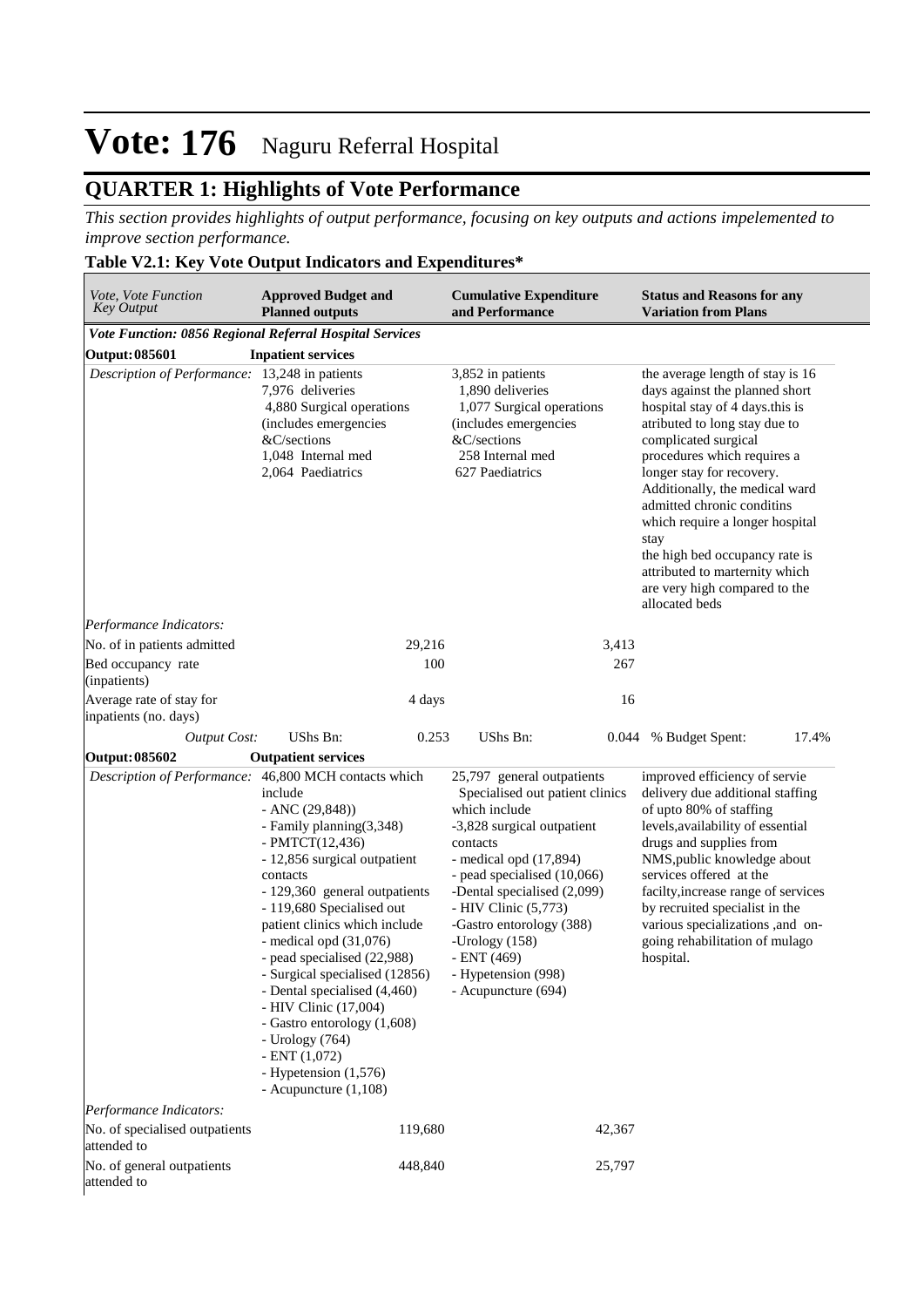## **QUARTER 1: Highlights of Vote Performance**

| Vote, Vote Function<br><b>Key Output</b> |                     | <b>Approved Budget and</b><br><b>Planned outputs</b>                                                                                                                                                                        |             | <b>Cumulative Expenditure</b><br>and Performance                                                                                                                                                                                                                                               |             | <b>Status and Reasons for any</b><br><b>Variation from Plans</b>                                                                                                                                                                                                                                                                                                                   |         |
|------------------------------------------|---------------------|-----------------------------------------------------------------------------------------------------------------------------------------------------------------------------------------------------------------------------|-------------|------------------------------------------------------------------------------------------------------------------------------------------------------------------------------------------------------------------------------------------------------------------------------------------------|-------------|------------------------------------------------------------------------------------------------------------------------------------------------------------------------------------------------------------------------------------------------------------------------------------------------------------------------------------------------------------------------------------|---------|
|                                          | <b>Output Cost:</b> | UShs Bn:                                                                                                                                                                                                                    | 0.084       | <b>UShs Bn:</b>                                                                                                                                                                                                                                                                                | 0.010       | % Budget Spent:                                                                                                                                                                                                                                                                                                                                                                    | 11.5%   |
| Output: 085603                           |                     |                                                                                                                                                                                                                             |             | Medicines and health supplies procured and dispensed                                                                                                                                                                                                                                           |             |                                                                                                                                                                                                                                                                                                                                                                                    |         |
|                                          |                     | from NMS                                                                                                                                                                                                                    |             | Description of Performance: medicines and supplies procured 2 cycles of essential medicines<br>and supplies were delivered by<br>NMS at a total cost of<br>366,034,792 represented by a<br>percentage of 44% of total<br>allocated budget                                                      |             | 44% of the allocated budget has<br>beeen spent on essential drugs<br>and supplies in Q1 because of<br>increase patient numbers who<br>were prescribed the drugs and<br>investigations                                                                                                                                                                                              |         |
| Performance Indicators:                  |                     |                                                                                                                                                                                                                             |             |                                                                                                                                                                                                                                                                                                |             |                                                                                                                                                                                                                                                                                                                                                                                    |         |
| Value of medicines                       |                     |                                                                                                                                                                                                                             | 0.700000000 |                                                                                                                                                                                                                                                                                                | 366,034,792 |                                                                                                                                                                                                                                                                                                                                                                                    |         |
| received/dispensed (Ush bn)              |                     |                                                                                                                                                                                                                             |             |                                                                                                                                                                                                                                                                                                |             |                                                                                                                                                                                                                                                                                                                                                                                    |         |
|                                          | <b>Output Cost:</b> | UShs Bn:                                                                                                                                                                                                                    | 0.003       | UShs Bn:                                                                                                                                                                                                                                                                                       |             | 0.000 % Budget Spent:                                                                                                                                                                                                                                                                                                                                                              | $0.0\%$ |
| Output: 085604                           |                     | <b>Diagnostic services</b>                                                                                                                                                                                                  |             |                                                                                                                                                                                                                                                                                                |             |                                                                                                                                                                                                                                                                                                                                                                                    |         |
| Description of Performance: 252 CT Scans |                     | 9,140 ultra sound ations (both<br>general scans & specialised<br>scans)<br>3,088 x-ray examinations (S,<br>Medical, Ips)<br>33,984 Laboratory tests (for<br>CH, SOPDs, MOPDs,<br>Paediatrics, ENT, Eye, Teenage<br>clients) |             | 44 CT Scans<br>2,491 ultra sound ations (both<br>general scans & specialised<br>scans)<br>1213 x-ray examinations (S,<br>Medical, Ips)<br>36,525 Laboratory tests (for<br>CH, SOPDs, MOPDs,<br>Paediatrics, ENT, Eye, Teenage                                                                  |             | improved efficiency of servie<br>delivery due additional staffing<br>of upto 80% of staffing<br>levels, availability of essential<br>drugs and supplies from<br>NMS, public knowledge about<br>services offered at the<br>facilty, increase range of services<br>by recruited specialist in the<br>various specializations ,and on-<br>going rehabilitation of mulago<br>hospital. |         |
| Performance Indicators:                  |                     |                                                                                                                                                                                                                             |             |                                                                                                                                                                                                                                                                                                |             |                                                                                                                                                                                                                                                                                                                                                                                    |         |
| Patient xrays (imaging)                  |                     |                                                                                                                                                                                                                             | 3,088       |                                                                                                                                                                                                                                                                                                | 1,213       |                                                                                                                                                                                                                                                                                                                                                                                    |         |
| No. of labs/tests                        |                     |                                                                                                                                                                                                                             | 33,984      |                                                                                                                                                                                                                                                                                                | 36,525      |                                                                                                                                                                                                                                                                                                                                                                                    |         |
|                                          | <b>Output Cost:</b> | UShs Bn:                                                                                                                                                                                                                    | 0.061       | <b>UShs Bn:</b>                                                                                                                                                                                                                                                                                | 0.005       | % Budget Spent:                                                                                                                                                                                                                                                                                                                                                                    | 7.9%    |
| Output: 085605                           |                     | <b>Hospital Management and support services</b>                                                                                                                                                                             |             |                                                                                                                                                                                                                                                                                                |             |                                                                                                                                                                                                                                                                                                                                                                                    |         |
| Description of Performance:              |                     |                                                                                                                                                                                                                             |             | Quarterly<br>- Staff salaries paid<br>-Staff medical expenses paid<br>-Staff welfare catered for<br>-Good Hospital<br>-Public relations attained<br>-Community and patients<br>sensitized and counselled<br>-Comm, council & Board<br>minutes<br>-Computer supplies $&IT$<br>services maintain |             | N/A                                                                                                                                                                                                                                                                                                                                                                                |         |
|                                          | <b>Output Cost:</b> | UShs Bn:                                                                                                                                                                                                                    | 3.979       | UShs Bn:                                                                                                                                                                                                                                                                                       |             | 0.626 % Budget Spent:                                                                                                                                                                                                                                                                                                                                                              | 15.7%   |
| Output: 085606                           |                     | Prevention and rehabilitation services                                                                                                                                                                                      |             |                                                                                                                                                                                                                                                                                                |             |                                                                                                                                                                                                                                                                                                                                                                                    |         |
|                                          |                     | Description of Performance: 16,760 client contacts/sessions<br>(Includes Physiotherapy,<br>Occupational therapy, social<br>rehabilitation, appliances to Ips,<br>and Ops)                                                   |             | MCH contacts which include<br>$\cdot$ ANC 8,717<br>• Family planning 1,247<br><b>•PMTCT</b><br>3,066<br>client contacts/sessions<br>(Includes Physiotherapy,<br>Occupational therapy, social<br>rehabilitation, appliances to Ips,                                                             | 3,931       | increase in patient out-turn due<br>to on-going renovation works in<br>mulago, recruitment of<br>additional staff and public<br>awareness of services offered by<br>the hospital                                                                                                                                                                                                   |         |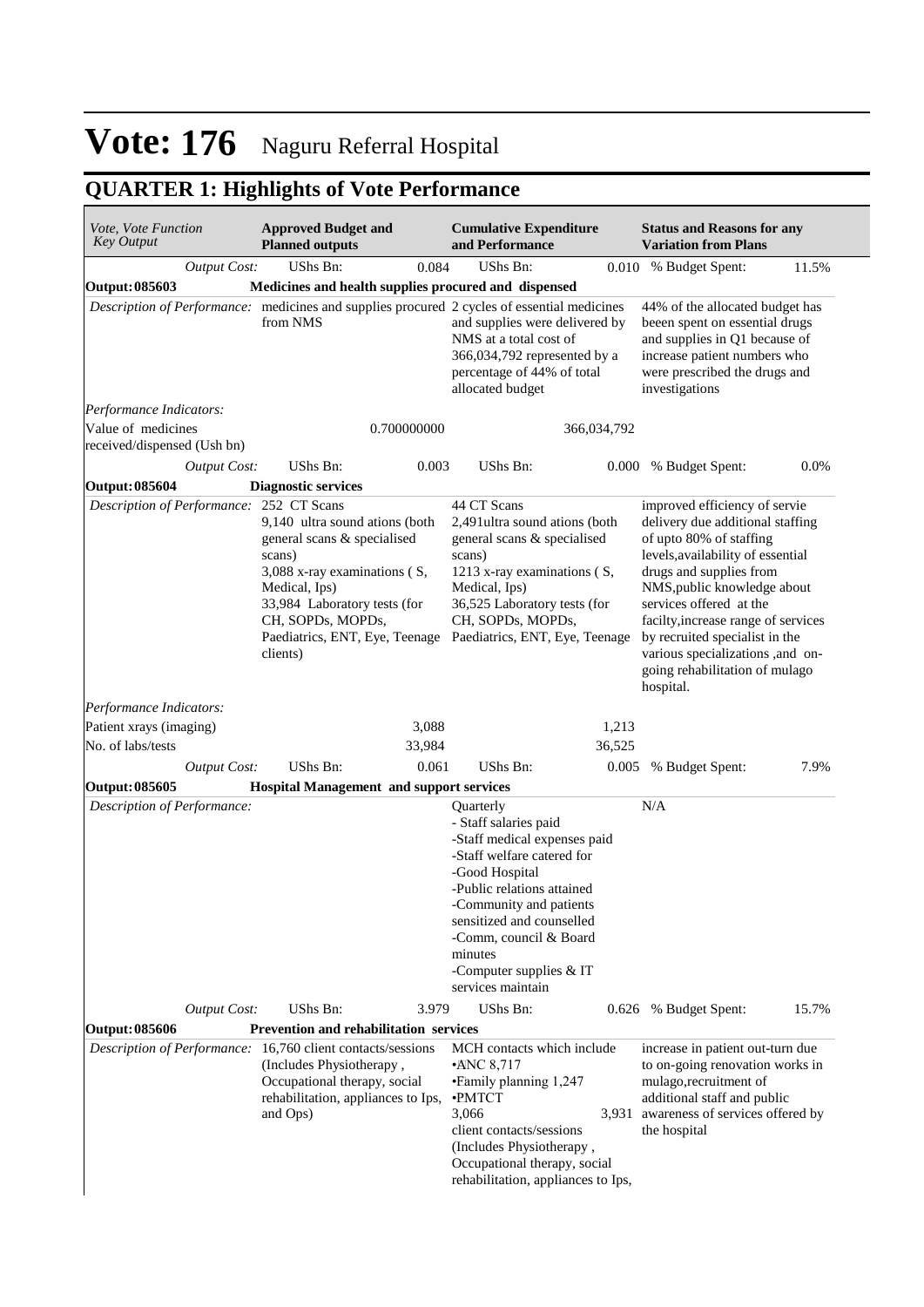### **QUARTER 1: Highlights of Vote Performance**

| Vote, Vote Function<br><b>Key Output</b>              | <b>Approved Budget and</b><br><b>Planned outputs</b>          | <b>Cumulative Expenditure</b><br>and Performance |                                        |          | <b>Status and Reasons for any</b><br><b>Variation from Plans</b> |       |
|-------------------------------------------------------|---------------------------------------------------------------|--------------------------------------------------|----------------------------------------|----------|------------------------------------------------------------------|-------|
|                                                       |                                                               |                                                  | and Ops)                               |          |                                                                  |       |
| Performance Indicators:                               |                                                               |                                                  |                                        |          |                                                                  |       |
| No. of people receiving<br>family planning services   |                                                               |                                                  |                                        | 1,247    |                                                                  |       |
| No. of people immunised                               |                                                               | 24,044                                           |                                        | 9,900    |                                                                  |       |
| No. of antenatal cases                                |                                                               | 29,848                                           |                                        | 8,717    |                                                                  |       |
| <b>Output Cost:</b>                                   | UShs Bn:                                                      | 0.024                                            | UShs Bn:                               | 0.001    | % Budget Spent:                                                  | 2.9%  |
| Output: 085672                                        | <b>Government Buildings and Administrative Infrastructure</b> |                                                  |                                        |          |                                                                  |       |
| Description of Performance:                           |                                                               |                                                  | contruction of bulky/ drug store N/A   |          |                                                                  |       |
|                                                       |                                                               |                                                  | on going                               |          |                                                                  |       |
| <b>Output Cost:</b>                                   | <b>UShs Bn:</b>                                               | 0.062                                            | UShs Bn:                               | 0.021    | % Budget Spent:                                                  | 33.3% |
| Output: 085681                                        | <b>Staff houses construction and rehabilitation</b>           |                                                  |                                        |          |                                                                  |       |
| Description of Performance: staff hostel construction | commenced                                                     |                                                  | staff hostel construction<br>commenced |          | N/A                                                              |       |
| Performance Indicators:                               |                                                               |                                                  |                                        |          |                                                                  |       |
| No. of staff houses<br>constructed/rehabilitated      |                                                               | 12                                               |                                        | $\Omega$ |                                                                  |       |
| <b>Output Cost:</b>                                   | UShs Bn:                                                      | 0.902                                            | UShs Bn:                               | 0.216    | % Budget Spent:                                                  | 23.9% |
| <b>Vote Function Cost</b>                             | <b>UShs Bn:</b>                                               |                                                  | 5.427 UShs Bn:                         | 0.929    | % Budget Spent:                                                  | 17.1% |
| <b>Cost of Vote Services:</b>                         | UShs Bn:                                                      |                                                  | 5.427 UShs Bn:                         | 0.929    | % Budget Spent:                                                  | 17.1% |

*\* Excluding Taxes and Arrears*

The entity has noted an increase in number of patients seekig for services at naguru referral hospital during this quarter to figures beyond our planned outputs.this could be due to efficient delivery of services as a result of additional recruited staff, experience gained by staff and availability of essential medical suplies from NMS and the on-going rehabilitation of mulago.this had an impact on budget performance and execution due to increased demand

#### **Table V2.2: Implementing Actions to Improve Vote Performance**

| <b>Planned Actions:</b>                                                 | <b>Actual Actions:</b>                                            | <b>Reasons for Variation</b> |
|-------------------------------------------------------------------------|-------------------------------------------------------------------|------------------------------|
| Vote: 176 Naguru Referral Hospital                                      |                                                                   |                              |
| Vote Function: 08 56 Regional Referral Hospital Services                |                                                                   |                              |
| <b>COMMENCEMENT OF</b><br>CONSTRUCTION WORKS FOR STAFF<br><b>HOSTEL</b> | Works on-going                                                    | N/A                          |
| N/A                                                                     | This activity is on-going                                         | N/A                          |
| Continue lobbying for recruitment of<br>critical staff                  | the exercises of validation and<br>recruitment of staff completed | N/A                          |

### *V3: Details of Releases and Expenditure*

*This section provides a comprehensive summary of the outputs delivered by the Vote and further details of Vote expenditures by Vote Function and Expenditure Item.*

#### **Table V3.1: GoU Releases and Expenditure by Output\***

| <b>Billion Uganda Shillings</b>             | Approved      | <b>Released</b>   | <b>Spent</b> | $%$ GoU       | $%$ GoU       | $%$ GoU      |  |
|---------------------------------------------|---------------|-------------------|--------------|---------------|---------------|--------------|--|
|                                             | <b>Budget</b> |                   |              | <b>Budget</b> | <b>Budget</b> | Releases     |  |
|                                             |               |                   |              | Released      | <b>Spent</b>  | <i>Spent</i> |  |
| VF:0856 Regional Referral Hospital Services | 5.26          | 1.40              | 0.93         | 26.7%         | 17.7%         | 66.3%        |  |
| Class: Outputs Provided                     | 4.24          | 1.06 <sup>2</sup> | 0.69         | $25.1\%$      | 16.2%         | 64.6%        |  |
|                                             |               |                   |              |               |               |              |  |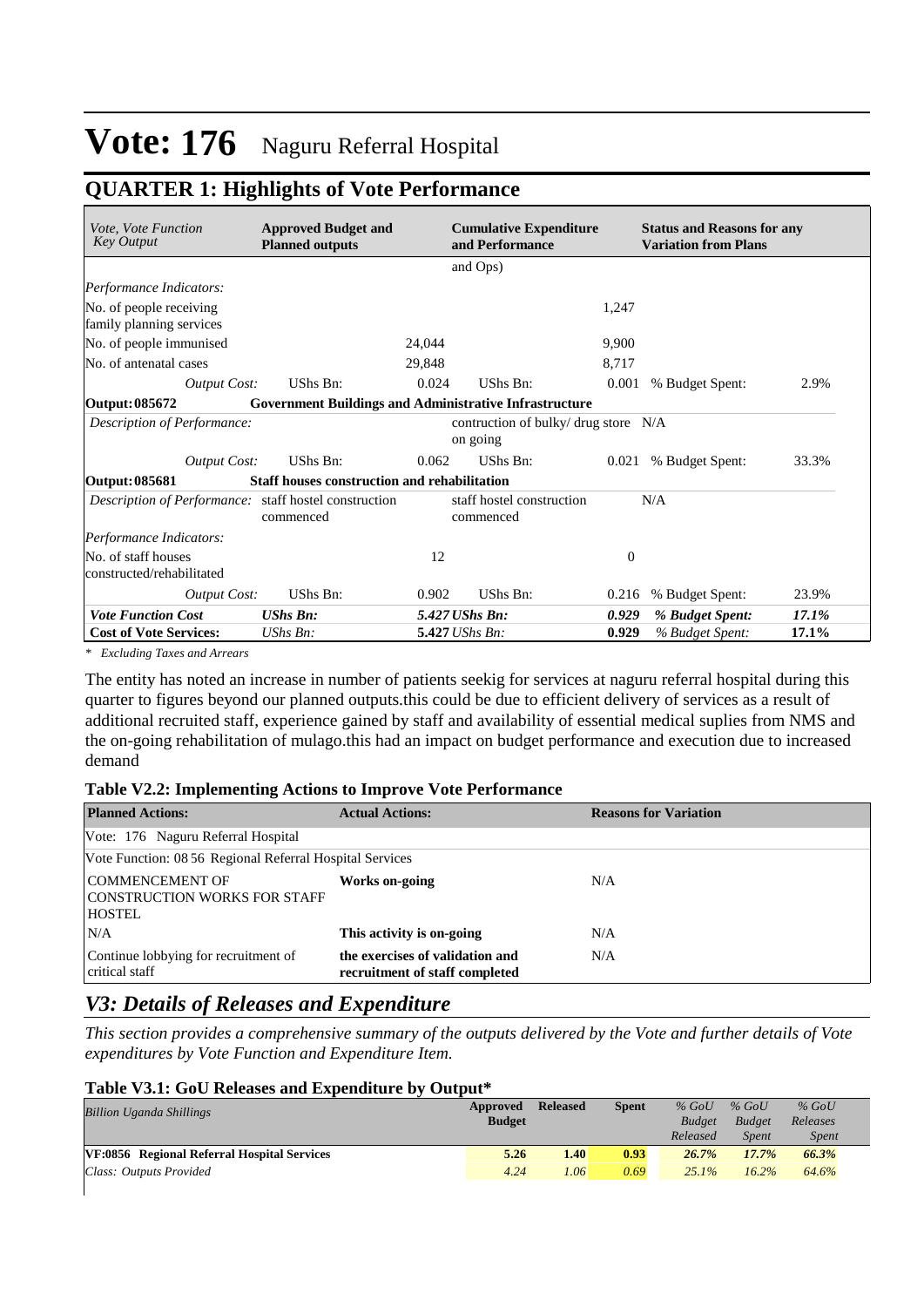## **QUARTER 1: Highlights of Vote Performance**

| 085601 Inpatient services                                        | 0.25 | 0.07 | 0.04 | 26.2%    | 17.4%   | 66.6%     |
|------------------------------------------------------------------|------|------|------|----------|---------|-----------|
| 085602 Outpatient services                                       | 0.08 | 0.02 | 0.01 | 23.0%    | 11.5%   | 49.9%     |
| 085603 Medicines and health supplies procured and dispensed      | 0.00 | 0.00 | 0.00 | $0.0\%$  | $0.0\%$ | N/A       |
| 085604 Diagnostic services                                       | 0.06 | 0.01 | 0.00 | 23.8%    | 7.9%    | 33.1%     |
| 085605 Hospital Management and support services                  | 3.81 | 0.96 | 0.63 | $25.1\%$ | 16.4%   | 65.5%     |
| 085606 Prevention and rehabilitation services                    | 0.02 | 0.01 | 0.00 | 23.5%    | 2.9%    | 12.5%     |
| 085607 Immunisation Services                                     | 0.00 | 0.00 | 0.00 | 23.5%    | 23.5%   | $100.0\%$ |
| Class: Capital Purchases                                         | 1.02 | 0.34 | 0.24 | 33.3%    | 23.8%   | 71.5%     |
| 085672 Government Buildings and Administrative Infrastructure    | 0.06 | 0.02 | 0.02 | 33.3%    | 33.3%   | $100.0\%$ |
| 085676 Purchase of Office and ICT Equipment, including Software  | 0.02 | 0.01 | 0.01 | 33.3%    | 33.3%   | $100.0\%$ |
| 085678 Purchase of Office and Residential Furniture and Fittings | 0.04 | 0.01 | 0.00 | 33.3%    | $0.0\%$ | $0.0\%$   |
| 085681 Staff houses construction and rehabilitation              | 0.90 | 0.30 | 0.22 | 33.3%    | 23.9%   | 71.7%     |
| <b>Total For Vote</b>                                            | 5.26 | 1.40 | 0.93 | 26.7%    | 17.7%   | 66.3%     |
|                                                                  |      |      |      |          |         |           |

*\* Excluding Taxes and Arrears*

### **Table V3.2: 2014/15 GoU Expenditure by Item**

| <b>Billion Uganda Shillings</b>                           | <b>Approved</b><br><b>Budget</b> | <b>Releases</b> | <b>Expend-</b><br>iture | % Budged<br><b>Released</b> | % Budget<br><b>Spent</b> | %Releases<br><b>Spent</b> |
|-----------------------------------------------------------|----------------------------------|-----------------|-------------------------|-----------------------------|--------------------------|---------------------------|
| <b>Output Class: Outputs Provided</b>                     | 4.24                             | 1.06            | 0.69                    | 25.1%                       | 16.2%                    | 64.6%                     |
| 211101 General Staff Salaries                             | 3.42                             | 0.86            | 0.56                    | 25.0%                       | 16.4%                    | 65.7%                     |
| 213002 Incapacity, death benefits and funeral expenses    | 0.00                             | 0.00            | 0.00                    | 23.5%                       | 20.0%                    | 85.1%                     |
| 221001 Advertising and Public Relations                   | 0.00                             | 0.00            | 0.00                    | 23.8%                       | 1.8%                     | 7.6%                      |
| 221003 Staff Training                                     | 0.01                             | 0.00            | 0.00                    | 27.8%                       | 11.8%                    | 42.3%                     |
| 221008 Computer supplies and Information Technology (IT)  | 0.02                             | 0.01            | 0.00                    | 23.5%                       | 0.0%                     | 0.0%                      |
| 221009 Welfare and Entertainment                          | 0.01                             | 0.00            | 0.00                    | 23.5%                       | 18.6%                    | 79.3%                     |
| 221010 Special Meals and Drinks                           | 0.14                             | 0.04            | 0.02                    | 28.4%                       | 17.1%                    | 60.2%                     |
| 221011 Printing, Stationery, Photocopying and Binding     | 0.04                             | 0.01            | 0.01                    | 29.6%                       | 13.4%                    | 45.1%                     |
| 221012 Small Office Equipment                             | 0.01                             | 0.00            | 0.00                    | 23.5%                       | 23.5%                    | 100.0%                    |
| 221016 IFMS Recurrent costs                               | 0.00                             | 0.00            | 0.00                    | 23.5%                       | 23.5%                    | 100.0%                    |
| 222001 Telecommunications                                 | 0.01                             | 0.00            | 0.00                    | 32.5%                       | 28.1%                    | 86.4%                     |
| 222002 Postage and Courier                                | 0.00                             | 0.00            | 0.00                    | 23.5%                       | 23.4%                    | 99.7%                     |
| 223001 Property Expenses                                  | 0.03                             | 0.01            | 0.00                    | 23.5%                       | 12.2%                    | 51.8%                     |
| 223004 Guard and Security services                        | 0.00                             | 0.00            | 0.00                    | 23.5%                       | 8.3%                     | 35.5%                     |
| 223005 Electricity                                        | 0.08                             | 0.02            | 0.00                    | 23.5%                       | 0.0%                     | 0.0%                      |
| 223006 Water                                              | 0.08                             | 0.02            | 0.02                    | 22.2%                       | 22.2%                    | 100.0%                    |
| 224004 Cleaning and Sanitation                            | 0.23                             | 0.06            | 0.03                    | 25.1%                       | 13.6%                    | 54.1%                     |
| 224005 Uniforms, Beddings and Protective Gear             | 0.01                             | 0.00            | 0.00                    | 23.5%                       | 0.0%                     | 0.0%                      |
| 227001 Travel inland                                      | 0.01                             | 0.00            | 0.00                    | 23.5%                       | 21.8%                    | 92.7%                     |
| 227002 Travel abroad                                      | 0.00                             | 0.00            | 0.00                    | 23.5%                       | 0.0%                     | 0.0%                      |
| 227003 Carriage, Haulage, Freight and transport hire      | 0.00                             | 0.00            | 0.00                    | 23.5%                       | 23.5%                    | 100.0%                    |
| 227004 Fuel, Lubricants and Oils                          | 0.11                             | 0.03            | 0.03                    | 24.8%                       | 24.8%                    | 100.0%                    |
| 228001 Maintenance - Civil                                | 0.01                             | 0.00            | 0.00                    | 23.5%                       | 22.9%                    | 97.4%                     |
| 228002 Maintenance - Vehicles                             | 0.01                             | 0.00            | 0.00                    | 23.5%                       | 23.5%                    | 100.0%                    |
| 228003 Maintenance - Machinery, Equipment & Furniture     | 0.01                             | 0.00            | 0.00                    | 33.3%                       | 11.9%                    | 35.8%                     |
| <b>Output Class: Capital Purchases</b>                    | 1.02                             | 0.34            | 0.24                    | 33.3%                       | 23.8%                    | 71.5%                     |
| 231001 Non Residential buildings (Depreciation)           | 0.06                             | 0.02            | 0.02                    | 33.3%                       | 33.3%                    | 100.0%                    |
| 231002 Residential buildings (Depreciation)               | 0.80                             | 0.27            | 0.18                    | 33.3%                       | 22.7%                    | 68.2%                     |
| 231005 Machinery and equipment                            | 0.02                             | 0.01            | 0.01                    | 33.3%                       | 33.3%                    | 100.0%                    |
| 231006 Furniture and fittings (Depreciation)              | 0.04                             | 0.01            | 0.00                    | 33.3%                       | 0.0%                     | 0.0%                      |
| 281504 Monitoring, Supervision & Appraisal of capital wor | 0.10                             | 0.03            | 0.03                    | 33.3%                       | 33.3%                    | 100.0%                    |
| <b>Output Class: Arrears</b>                              | 0.07                             | 0.01            | 0.01                    | 20.0%                       | 19.3%                    | 96.6%                     |
| 321612 Water arrears(Budgeting)                           | 0.07                             | 0.01            | 0.01                    | 19.9%                       | 19.9%                    | 100.0%                    |
| 321614 Electricity arrears (Budgeting)                    | 0.00                             | 0.00            | 0.00                    | 23.5%                       | 0.0%                     | 0.0%                      |